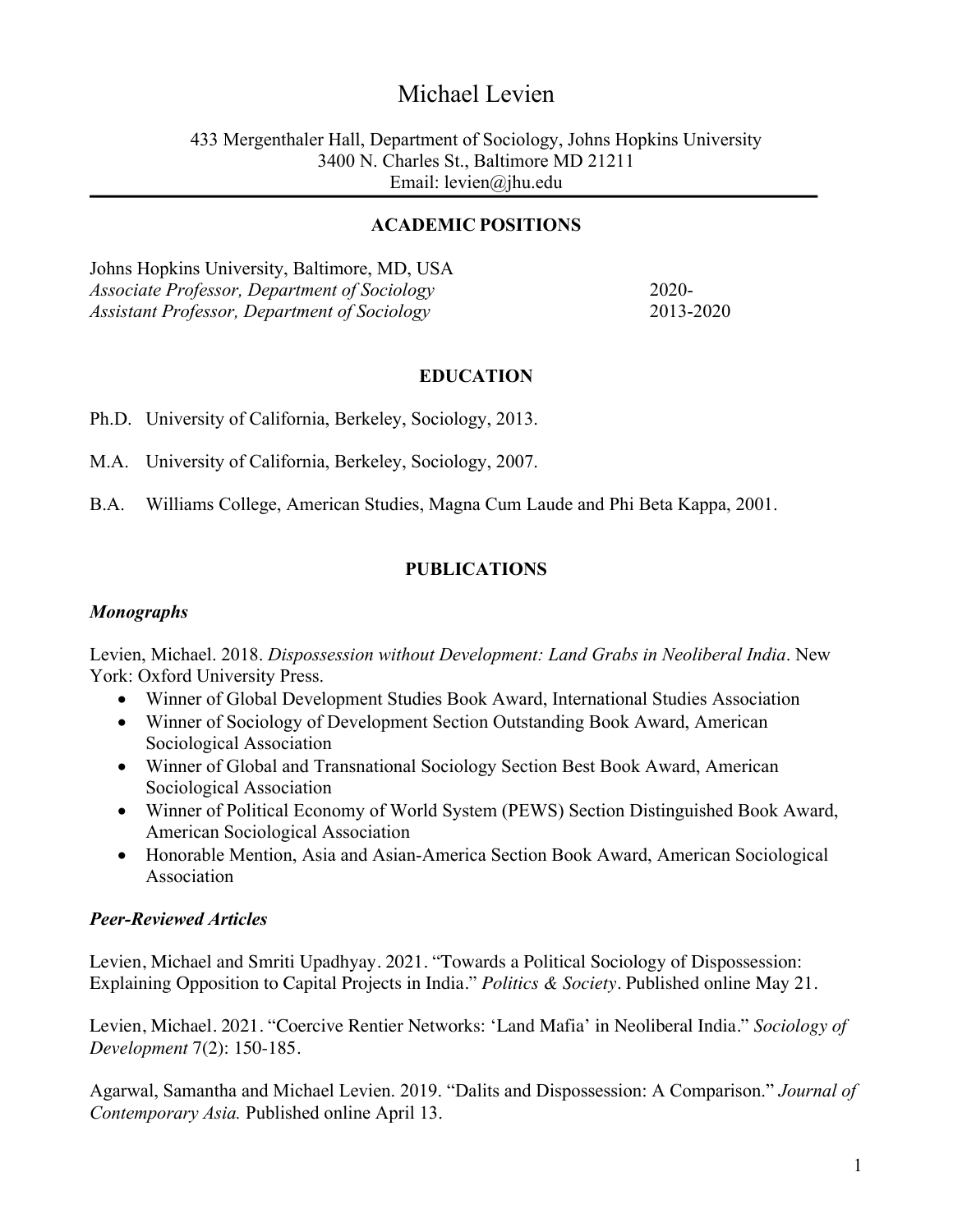Levien, Michael. 2017. "Gender and Land Grabs: A Comparative Analysis." *UN Women Discussion Paper Series*. No. 15, July 2017: 1-27.

• Revised versions reprinted with permission in *Journal of Peasant Studies* 44(6) and *Gender Equality and Sustainable Development* (2016), edited by Melissa Leach. London: Earthscan. Pp. 105-132.

Levien, Michael. 2015. "Social Capital as Obstacle to Development: Brokering Land, Norms and Trust in Rural India." *World Development* 74: 77-92.

• Winner of Faculty Article Award, Sociology of Development Section, American Sociological Association

Levien, Michael. 2014. "Da Acumulação Primitiva aos Regimes de Desapropriação." *Revista Sociologia y Anthropologia* 4(1): 25-53 (Translated into Portuguese by Markus Hediger).

Levien, Michael. 2013. "The Politics of Dispossession: Theorizing India's 'Land Wars.'" *Politics & Society* 41(3): 351-394.

• Winner of Graduate Student Paper Award, Marxist Sociology Section, American Sociological Association.

Levien, Michael. 2013. "Regimes of Dispossession: From Steel Towns to Special Economic Zones." *Development and Change* 44(2): 381-407.

• Reprinted in *Governing Global Land Deals: The Role of the State in the Rush for Land* (2013), edited by Wendy Wolford, Saturnino M. Borras, Jr., Ruth Hall, Ian Scoones and Ben White. Chichester: Wiley Blackwell. Pp. 185-210.

Levien, Michael and Marcel Paret. 2012. "A Second Double-Movement?: Polanyi and Shifting Global Opinions on Neoliberalism." *International Sociology* 27(6): 724-744.

- Winner of Graduate Student Paper Award, Sociology of Development Section, American Sociological Association.
- Winner of Graduate Student Paper Award, Pacific Chapter of the American Association for Public Opinion Research

Levien, Michael. 2012. "The Land Question: Special Economic Zones and the Political Economy of Dispossession in India." *Journal of Peasant Studies* 39(3-4): 933-969.

• Winner of the 2011-2012 Bharadwaj-Wolf Prize for outstanding article by a young scholar in JPS.

Levien, Michael. 2011. "Special Economic Zones and Accumulation by Dispossession in India." *Journal of Agrarian Change* 11(4): 454-483.

Levien, Michael. 2007. "India's Double Movement: Polanyi and the National Alliance of People's Movements." *Berkeley Journal of Sociology* 51: 119-149.

• Winner of Blumer Prize for best paper in the Department of Sociology, U.C. Berkeley.

## *Edited Volumes and Special Issues*

Baviskar, Amita and Michael Levien. Forthcoming. "Farmers' Protests in India: Introduction to the JPS Forum." *Journal of Peasant Studies.*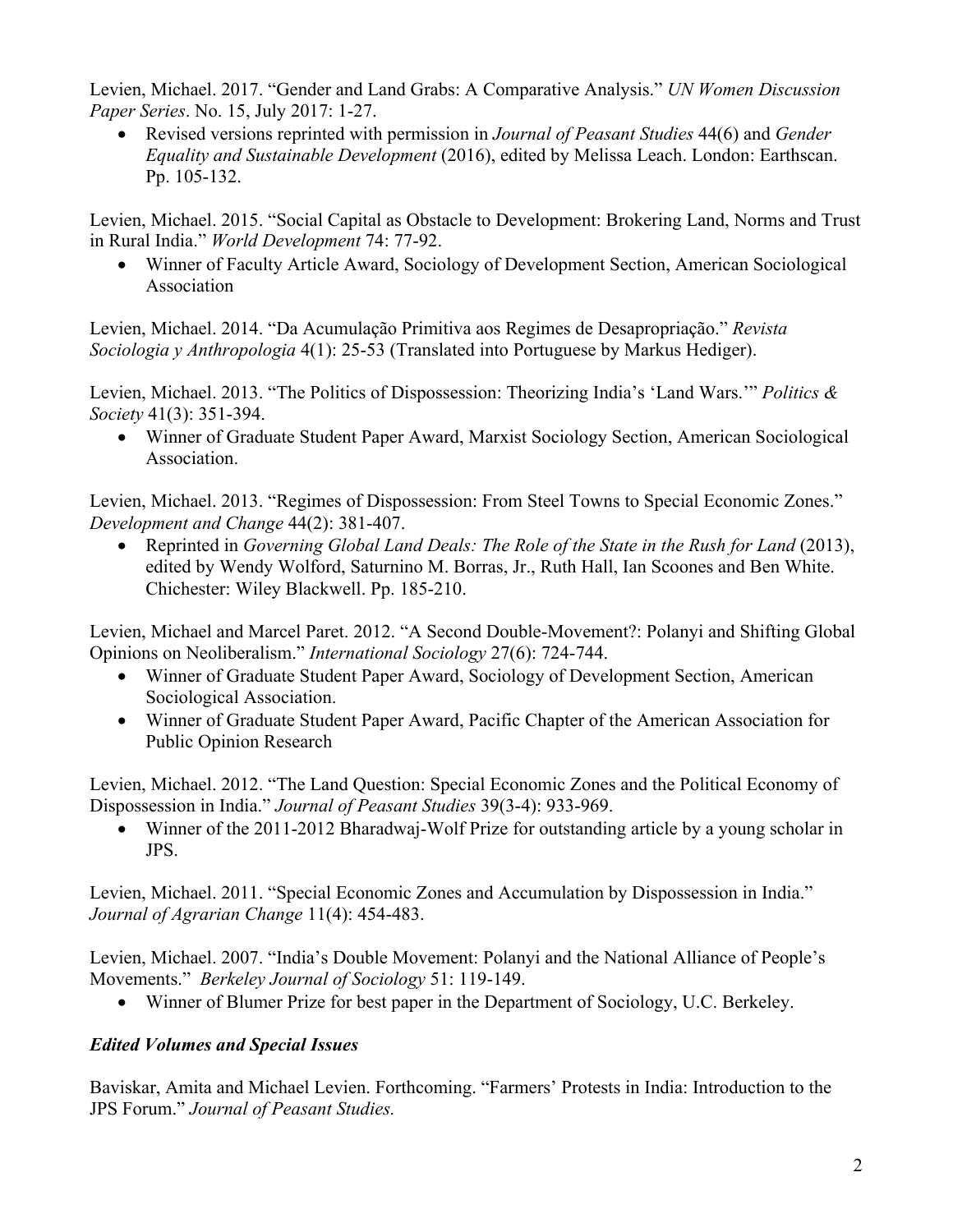Andreas, Joel, Sunila Kale, Michael Levien & Qian Forrest Zhang, eds. 2020. "Rural Land Dispossession in China and India." *Journal of Peasant Studies* 47(6): 1109-1142.

• Book forthcoming from Routledge.

Levien, Michael, Michael Watts, and Yan Hairong, eds. 2019. *Agrarian Marxism.* London: Routledge.

• Previously published as special issue of *Journal of Peasant Studies* 45(5-6).

Madeleine Fairbairn, Jonathan Fox, S. Ryan Isakson, Michael Levien, Nancy Peluso, Shahra Razavi, Ian Scoones, and K. Sivaramakrishnan, eds. 2015. *Global Agrarian Transformations, Volume 1: New Directions in Agrarian Political Economy.* London: Routledge.

## *Book Chapters, Review Essays, and Other Publications*

Levien, Michael. Forthcoming. "Dispossession and Democracy: The Land Acquisition Act and the Future of India's Land Wars." In *Political Imaginaries in India: Rethinking the Twentieth Century*, edited by Manu Goswami and Mrinalini Sinha. London: Bloomsbury.

Levien, Michael. 2021. "Fictitious but not Utopian: Land Commodification in Polanyi and Rural India." In *Land Fictions: The Commodification of Land in City and* Country, edited by D. Asher Ghertner and Robert W. Lake. Ithaca: Cornell University Press.

Levien, Michael. 2020. "Rule by Bosses? Criminal Political Economies in South Asia." Review essay, *Journal of Agrarian Change* 20(3): 504-511.

Levien, Michael. 2020. Featured review of *The Price of Aid: The Economic Cold War in India* by David Engerman*. American Historical Review* 125(1): 189-192.

Levien, Michael. 2018. "Reconstructing Polanyi?" Review essay on *Reconstructing Polanyi: Excavation and Critique* by Gareth Dale. *Development and Change* 49(4): 1115-1126.

Levien, Michael. 2017. "From Primitive Accumulation to Regimes of Dispossession: Theses on India's Land Question." In *The Land Question in India: State, Dispossession and Capitalist Transition*, edited by Anthony P. D'Costa and Achin Chakraborty. Oxford: Oxford University Press. Pp. 49-75.

• Originally published in *Economic and Political Weekly* 50(22): 146-157.

Levien, Michael. 2013. "Subalterns Scrutinized." Review essay on *Postcolonial Theory and the Specter of Capital* by Vivek Chibber. *European Journal of Sociology* 54(3): 485-497.

Levien, Michael. 2011. "Rationalising Dispossession: The Land Acquisition and Resettlement Bills." *Economic and Political Weekly* 46(11): 66-71.

## *Book Reviews*

Levien, Michael. 2021. *Narrow Fairways: Getting by and Falling Behind in the New India* by Patrick Inglis*.* New York: Oxford University Press. *City and Community*. Published online September 28.

Levien, Michael. 2021. *Beneath the China Boom: Labor, Citizenship and the Making of a Rural Land Market* by Julia Chuang. Berkeley: University of California Press. *The Journal of Asian Studies* 80(2): 450-452.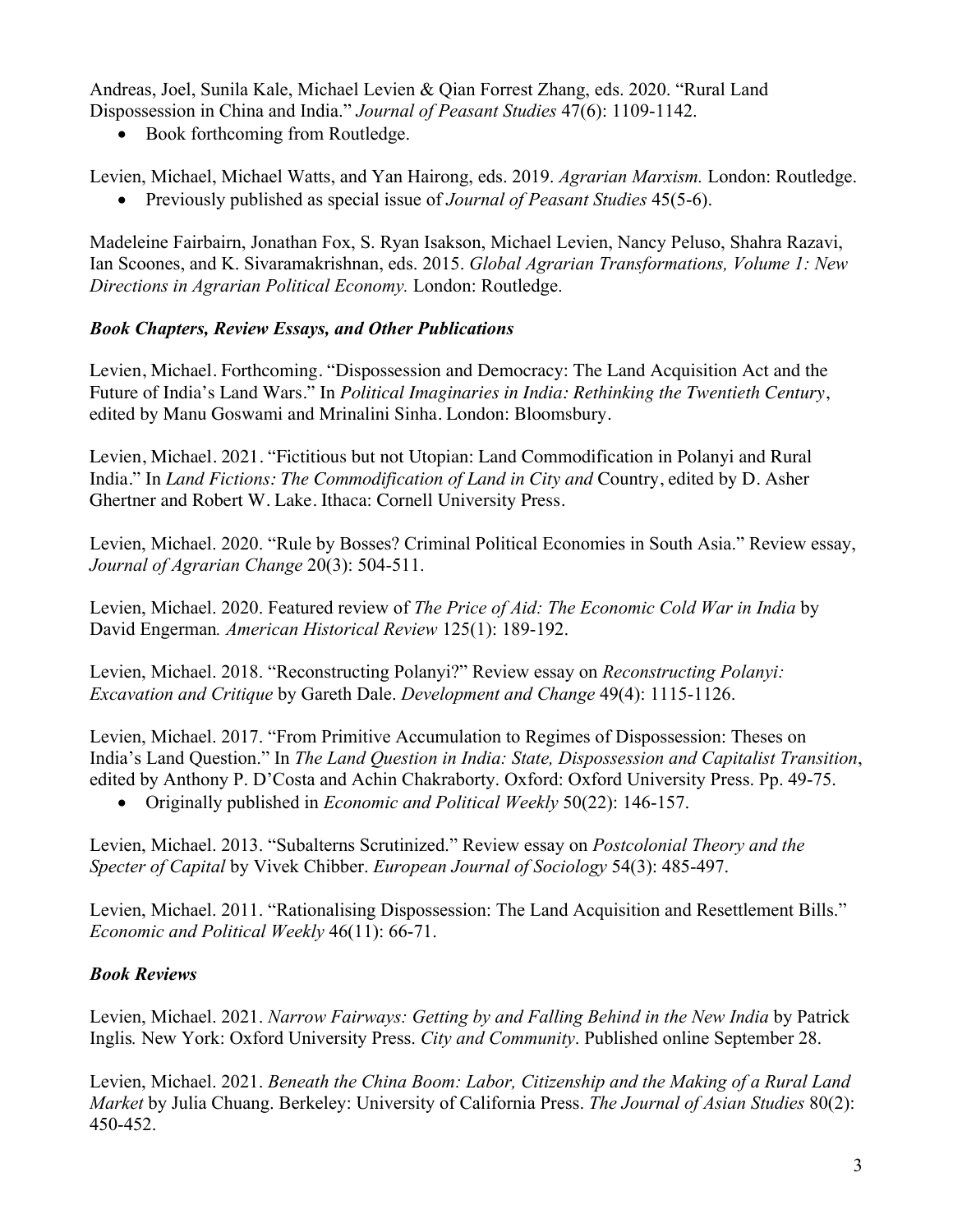Levien, Michael. 2020. *Fields of Gold: Financing the Global Land Rush* by Madeleine Fairbairn. Ithaca: Cornell University Press. *Antipode*, Published online December 7, 2020.

Levien, Michael. 2020. *Making Cars in the New India: Industry, Precarity and Informality* by Tom Barnes*. American Journal of* Sociology 125(6): 1670-1672.

Levien, Michael. 2020. *Is this Azaadi? Everyday Lives of Dalit Agricultural Labourers in a Bihar Village* by Anand Chakravarti. *International Journal of Comparative Sociology* 61(2-3): 217-229.

Levien, Michael. 2019. *Land Dispossession and Everyday Politics in Rural Eastern India* by Kenneth Nielsen. *South Asia: Journal of South Asian Studies* 42(1): 208-217.

Levien, Michael. 2013. *The Agrarian Question in the Neoliberal Era: Primitive Accumulation and the Peasantry* by Utsa Patnaik and Sam Moyo. *Journal of Peasant Studies* 40(1): 307-311.

#### *In Progress/Under Review*

Paret, Marcel and Michael Levien. Under review. "Redistribution and Exclusion: Value Articulations and the Populist Moment."

Levien, Michael. In Progress. "Regimes of Dispossession." Invited entry for the Routledge Handbook on Property, Law and Society.

#### **AWARDS AND HONORS**

| 2020 | Global Development Studies Book Award, International Studies Association                                                  |
|------|---------------------------------------------------------------------------------------------------------------------------|
| 2019 | Sociology of Development Section Outstanding Book Award, American Sociological                                            |
|      | Association                                                                                                               |
| 2019 | Global and Transnational Sociology Best Book Award, American Sociological<br>Association                                  |
| 2019 | Political Economy of World System (PEWS) Distinguished Book Award, American                                               |
|      | Sociological Association                                                                                                  |
| 2019 | Honorable Mention, Asia/Transnational Book Award, Section on Asia and Asian<br>America, American Sociological Association |
| 2017 | Faculty Article Award, Sociology of Development Section, American Sociological                                            |
|      | Association.                                                                                                              |
| 2013 | Graduate Student Paper Award, Sociology of Development Section, American                                                  |
|      | Sociological Association (with Marcel Paret).                                                                             |
| 2013 | Bharadwaj-Wolf Prize (for outstanding article by a young scholar), Journal of Peasant<br>Studies.                         |
| 2012 | Graduate Student Paper Award, Marxist Sociology Section, American Sociological                                            |
|      | Association.                                                                                                              |
| 2012 | Graduate Student Paper Award, Pacific Chapter of the American Association for Public                                      |
|      | Opinion Research (with Marcel Paret).                                                                                     |
| 2011 | Berkeley Alumni Prize for Public Sociology.                                                                               |
| 2009 | Outstanding Graduate Student Instructor Award, U.C. Berkeley.                                                             |
| 2008 | Herbert Blumer Prize (for best paper), U.C. Berkeley Department of Sociology                                              |
| 2001 | Phi Beta Kappa, Williams College.                                                                                         |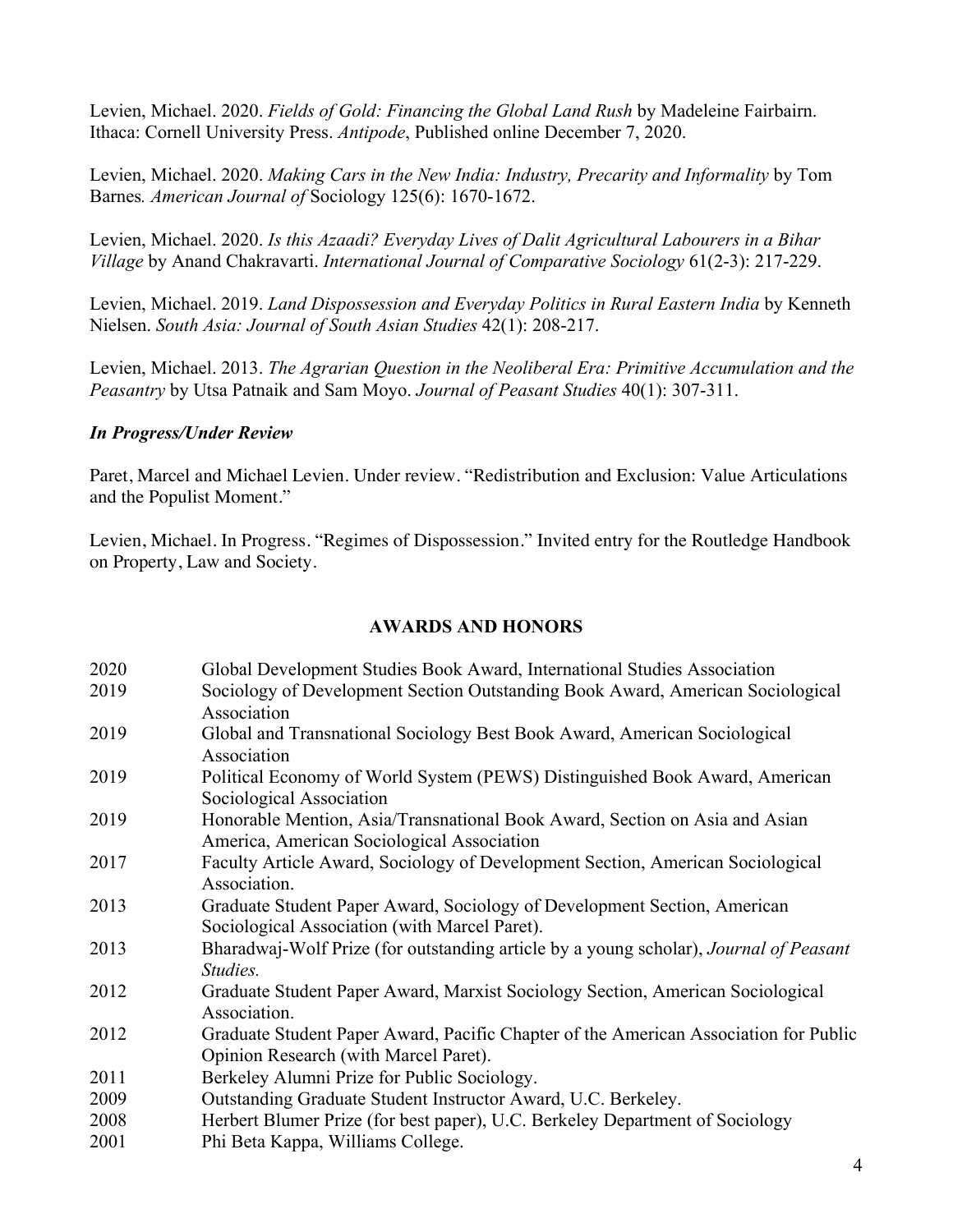| 2001 |  |  | Gaius C. Bolin Essay Prize in Afro-American Studies, Williams College. |  |  |  |
|------|--|--|------------------------------------------------------------------------|--|--|--|
|------|--|--|------------------------------------------------------------------------|--|--|--|

2001 Kenneth L. Brown Prize in American Studies, Williams College.

#### **GRANTS AND FELLOWSHIPS**

| SNF Agora Faculty Grant, Johns Hopkins University (\$5,000).                        |
|-------------------------------------------------------------------------------------|
| American Institute of Indian Studies Senior Long-Term Fellowship.                   |
| American Council for Learned Societies Comparative Perspectives on Chinese Culture  |
| and Society Conference Grant of \$25,000 for "Land Dispossession in Rural China and |
| India" (with Joel Andreas).                                                         |
| Visiting Professorship, Institute of Economic Growth, New Delhi (May-July).         |
| Leo Lowenthal Fellowship, U.C. Berkeley Department of Sociology.                    |
| Northern California Association of Phi Beta Kappa Dissertation Fellowship.          |
| Simpson Memorial Research Fellowship, Institute of International Studies, U.C.      |
| Berkeley.                                                                           |
| Land Deal Politics Initiative, Small Grant Recipient.                               |
| Social Science Research Council, International Dissertation Research Fellowship.    |
| American Institute of Indian Studies, Junior Research Fellowship (Declined).        |
| Foreign Language and Area Studies (FLAS) Year-Long Fellowship (Hindi).              |
| National Science Foundation, Graduate Fellowship Honorable Mention.                 |
| Foreign Language and Area Studies Summer Fellowship (Hindi).                        |
| Foreign Language and Area Studies Summer Fellowship (Hindi).                        |
| National Science Foundation, Graduate Fellowship Honorable Mention.                 |
| University of California Regents Fellowship.                                        |
|                                                                                     |

#### **PRESENTATIONS AND CONFERENCES**

2021 Book Forum on *Dispossession without Development: Land Grabs in Neoliberal India* (Participants: Ruth Milkman, Javier Auyero, Richard Lachman, and Smitha Radhakrishnan). American Sociological Association Annual Meeting (Online). August 7, 2021.

> Organizer and Discussant, "Toward a Sociology of Land Dispossession." Invited special session, American Sociological Association Annual Meeting (Online). August 10, 2021.

Discussant, Comparative Politics Seminar, Kennedy School, Harvard University (Online). March 4, 2021.

"Class, Caste and Agrarian Change." Panel moderator and organizer, Journal of Peasant Studies Forum on India's Agrarian Question (Online). March 25, 2021.

"Comparing Regimes of Dispossession." Keynote talk, Comparing Regimes of Dispossession Workshop. Royal Netherlands Institute of Southeast Asian and Caribbean Studies (Online). February 25, 2021.

2020 "Regimes of Dispossession." Handbook of Property, Law and Society Workshop. The University of Melbourne (Online). December 8, 2020.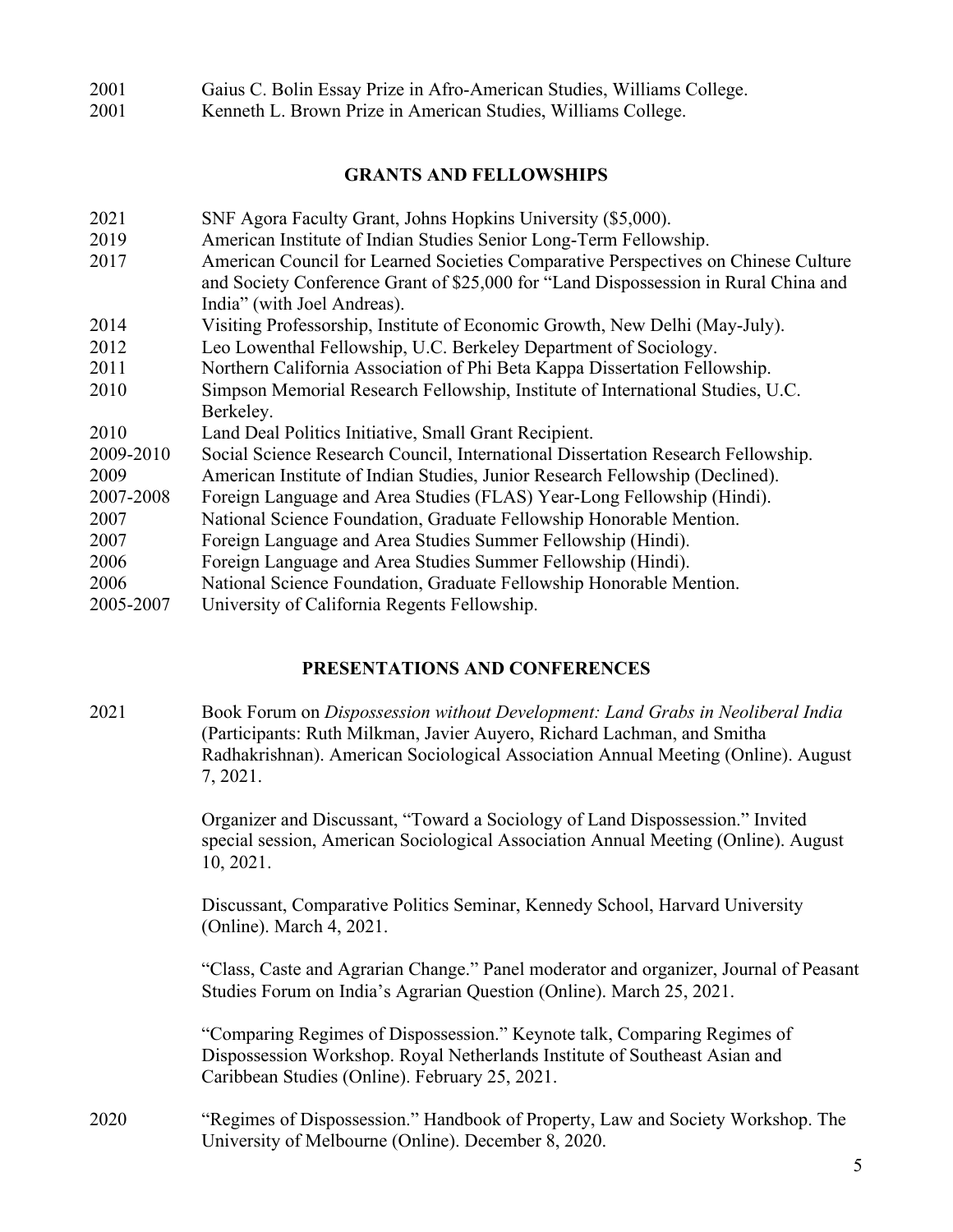"Limits to Capital in the 21<sup>st</sup> Century." Organizer and Presider, Development Regular Session. American Sociological Association Annual Meeting (Online). August 10, 2020.

"Corrupting Capital: Land Mafia in Neoliberal India." Invited talk, Department of Sociology, Hyderabad Central University. Hyderabad, India. February 28, 2020.

2019 "Sociology of Dispossession." Invited talk, Sociology Department Colloquium, Temple University. October 25, 2019.

> "Sociology of Dispossession." Invited talk, Sociology Department Colloquium, The New School for Social Research. October 24, 2019.

"Corrupting Capital: Land Mafia in Neoliberal India." Invited paper, Land and Political Subjectivities Workshop, University of Copenhagen. Copenhagen, Denmark. October 3-4, 2019.

"Land Mafia in Neoliberal India." Invited talk, Department of Sociology, University of Tennessee, Knoxville. Knoxville, TN. September 9, 2019.

"Land Mafia in Neoliberal India." Political Sociology Session on Sociological Approaches to Corruption. American Sociological Association Annual Meeting. New York, NY. March 10, 2019.

"Redistribution and/or Reaction?: Global Left and Right Populist Opinion after the Crisis." Political Sociology Open Topic Session. American Sociological Association Annual Meeting. New York, NY. March 10, 2019.

"Land Mafia in Neoliberal India." Sociology of South Asia Mini-Conference, Eastern Sociological Society Annual Meeting. Boston, MA. March 17, 2019.

Discussant, Panel on "Dispossession, Labor Control and Resistance." Sociology of South Asia Mini-Conference, Eastern Sociological Society Annual Meeting. Boston, MA. March 17, 2019.

Presider, Panel on "The Everyday State: Power and Subjectivity." Sociology of South Asia Mini-Conference, Eastern Sociological Society Annual Meeting. Boston, MA. March 17, 2019.

"Surplus Population and Anti-Incumbency." Invited paper and presentation, Indian Democracy in Peril Workshop. Center for Contemporary South Asia, Brown University. Providence, RI. March 16, 2019.

Author Meets Critic Session on *Dispossession without Development: Land Grabs in Neoliberal India* (participants: Patrick Heller, Nitsan Chorev, Julia Chuang, Gowri Vijayakumar). Eastern Sociological Society Annual Meeting. Boston, MA. March 15, 2019.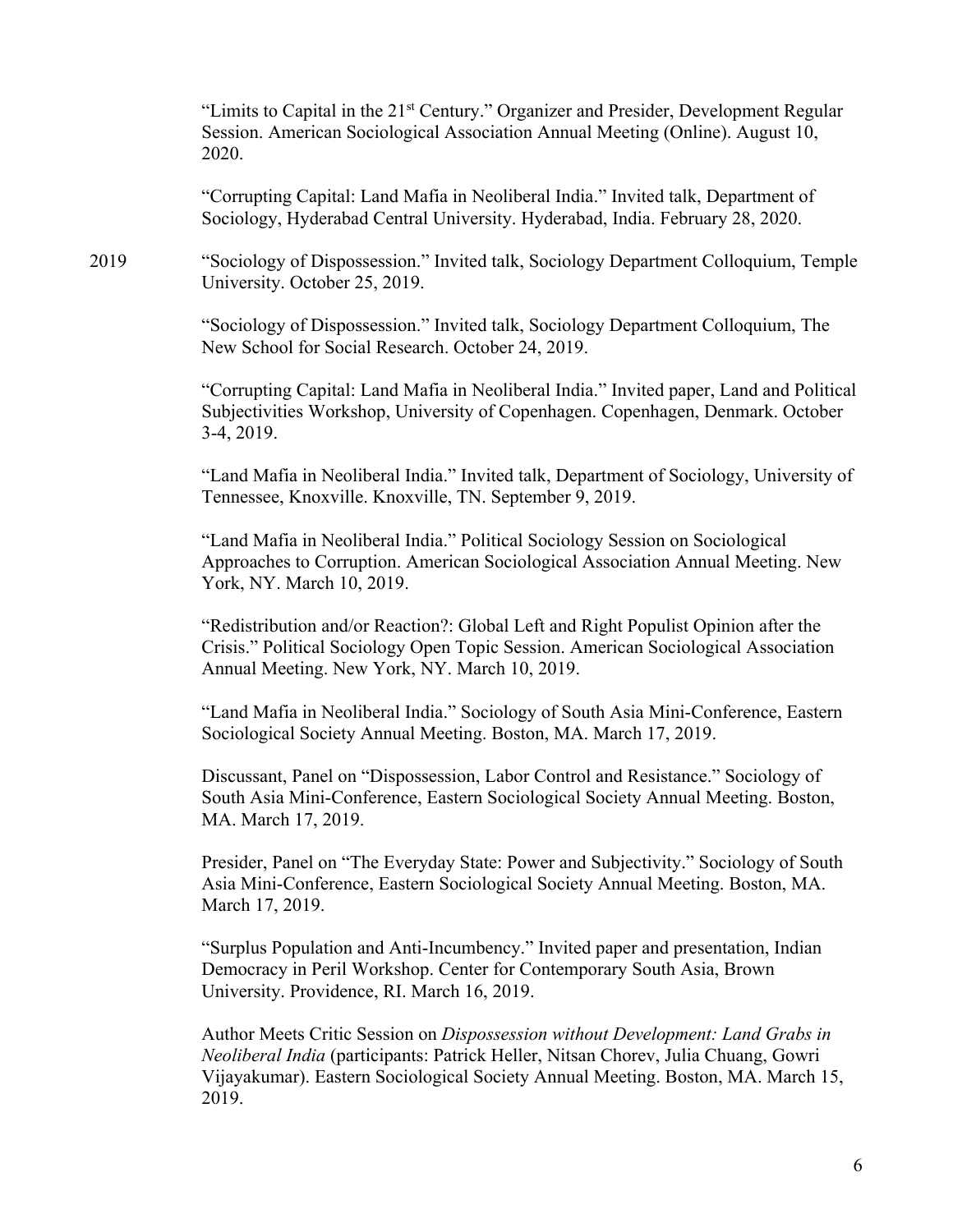2018 "The Agrarian Question: Legacy and Relevance." Invited opening remarks, symposium on Land Questions: Agrarian and Material South Asia. Annual Conference on South Asia, Madison, WI. October 11, 2018.

> "India's Land Acquisition Problem: A Quantitative Analysis." (with Smriti Upadhyay). Land Dispossession in Rural China and India Conference. Singapore Management University. Singapore. July 29, 2018.

"Dispossession without Development: Land Grabs in Neoliberal India." Invited talk, Department of Sociology, University of California, San Diego. May 17, 2018.

"Dispossession without Development: Land Grabs in Neoliberal India." Seminar discussion of book organized by Chin Kwan Lee, Department of Sociology, University of California, Los Angeles. May 15, 2018.

"Dispossession without Development: Land Grabs in Neoliberal India." Invited talk, Center for India and South Asia, University of California, Los Angeles. May 14, 2018.

"Dispossession without Development: Land Grabs in Neoliberal India." Invited talk, Blum Center for Global Poverty Alleviation and Sustainable Development, University of California, Santa-Barbara. May 9, 2018.

2017 "Land Mafias in Liberalizing India." Invited talk, Development Research Seminar Series, International Institute of Social Studies. The Hague, Netherlands. November 28, 2017.

> "Brokers and the Politics of Dispossession." Invited talk on opening panel and closing roundtable, Land Brokers, Farmers, and Financiers Workshop. International Institute of Social Studies and University of Amsterdam. The Hague, Netherlands. November 24, 2017.

> "India's Land Acquisition Problem: A Quantitative Analysis." (with Smriti Upadhyay). Section on the Sociology of Development Roundtable, American Sociological Association Annual Meeting. Montreal, Canada. August 12, 2017.

"Gender and Land Grabs in Comparative Perspective." Section on Sociology of Sex and Gender Roundtable, American Sociological Association Annual Meeting. Montreal, Canada. August 14, 2017.

"Dispossession without Development: Land Grabs in Neoliberal India." Invited talk, Center for Policy Research. New Delhi, India. July 18, 2017.

"Dispossession without Development: Land Grabs in Neoliberal India." Book prelaunch presentation and panel (including Jairam Ramesh, Jayant Sinha and Partha Mukhopadyay). Oxford University Press South Asia Conclave. Taj Mansingh Hotel. New Delhi, India. July 8, 2017.

"India's Land Question." Invited keynote lecture, International Conference on Property and Environment in Developing Countries. Agence Nationale de la Recherche (ANR-Govenpro). Paris, France. June 7, 2017.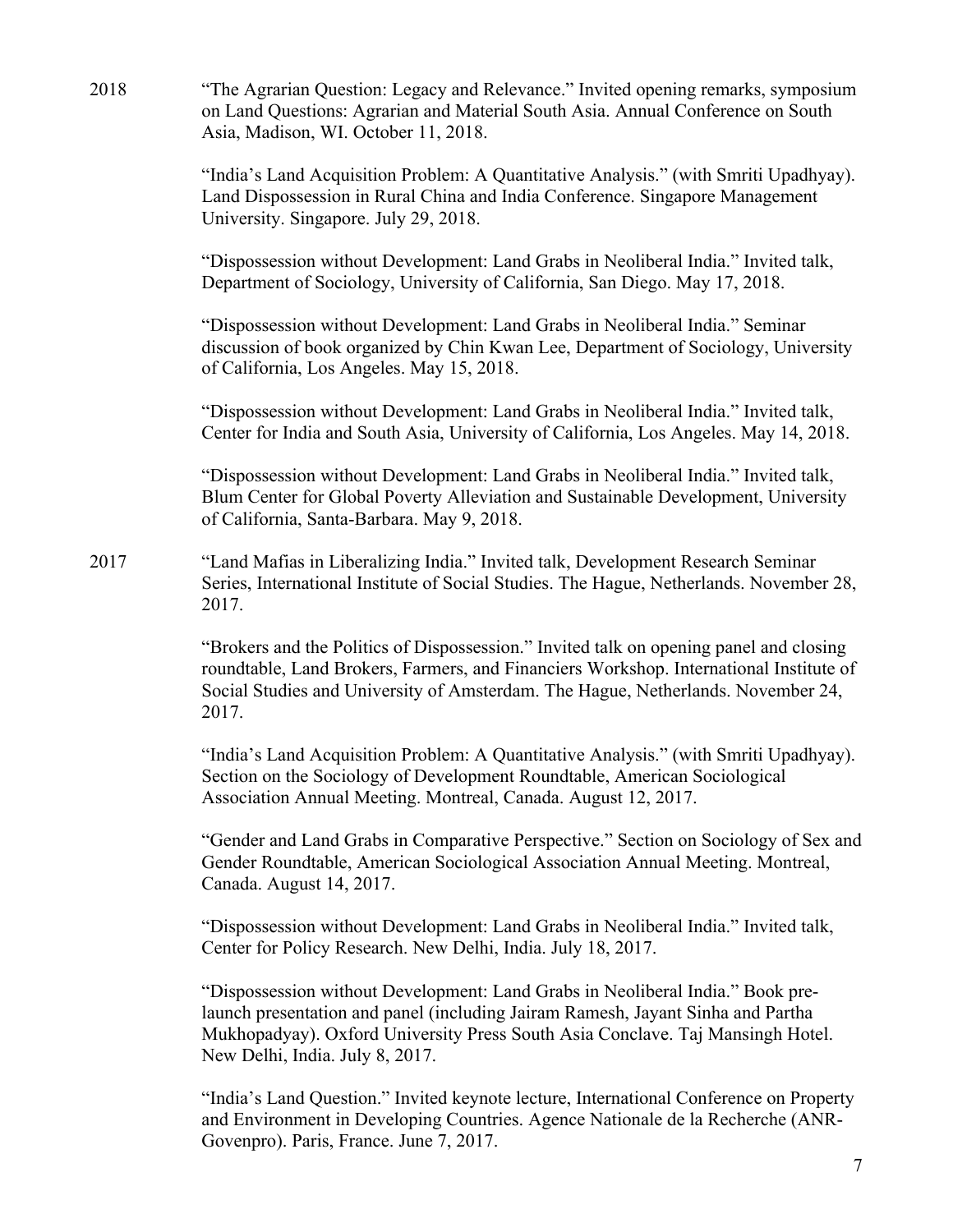"The Future of India's Land Wars." Invited talk, South Asia NYU. New York University. New York, NY. February 3, 2017.

2016 "Dispossession without Development: Land Grabs in Neoliberal India." Invited Talk, Displacement Seminar, Middle East Studies, Brown University. Providence, RI. December 6, 2016.

> "Dispossession without Development: Land Grabs in Neoliberal India." Invited talk, Center for Modern India Studies, University of Göttingen. Göttingen, Germany. October 26, 2016.

> "Dispossession without Development: Land Grabs in Neoliberal India." Invited talk, Contemporary South Asia Seminar, Oxford University. Oxford, UK. October 20, 2016.

"India's Land Question." Invited talk, Agrarian Change Seminar, Development Studies, School of Oriental and African Studies. London, UK. October 19, 2016.

"Dispossession without Exploitation: Land Grabs in Neoliberal India." Development in Question Conference, Cornell University. Ithaca, NY. October 8, 2016.

"Dispossession without Development: Land Grabs in Neoliberal India." Invited book workshop, PLACE, Penn State Department of Geography. State College, PA. April 28, 2016.

"Differentiation by Speculation: Real Estate and Agrarian Change in a Rajasthani Village." Invited talk, Gilded Age Seminar, Watson Institute, Brown University. March 3, 2016. Providence, RI.

"Towards a Sociology of Dispossession." Invited talk, International Institute of Social Studies. The Hague, Netherlands. January 18, 2016.

"Social Capital as Obstacle to Development: Brokering Land, Norms and Trust in Rural India." Invited presentation, Broker and Entrepreneur Workshop, Transregional Research Network, University of Göttingen. Göttingen, Germany. January 15, 2016.

2015 "Differentiation by Speculation: Real Estate and Agrarian Change in a Rajasthani Village." Invited talk, India Political Economy Workshop. Center for the Advanced Study of India, University of Pennsylvania. Philadelphia, PA. December 4, 2015.

> "From Primitive Accumulation to Regimes of Dispossession: Theses on India's Land Question." Social Science History Association 40<sup>th</sup> Annual Conference. Baltimore, MD. November 15, 2015.

"Differentiation by Speculation: Real Estate and Agrarian Change in a Rajasthani Village." Invited paper and presentation, Agrarian Studies Colloquium, Yale University. New Haven, CT. September 25, 2015.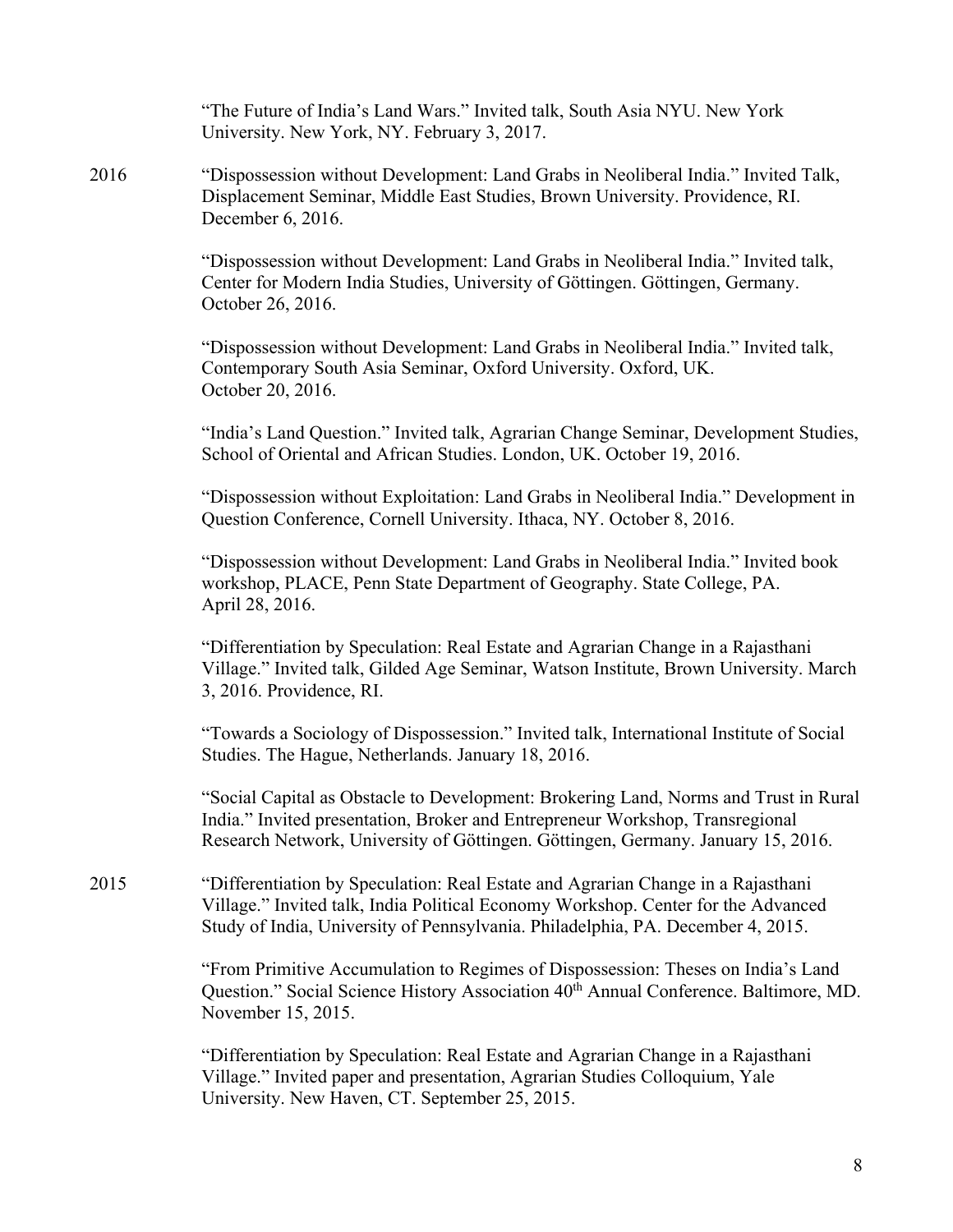"Dispossession after Development: Real Estate and Agrarian Change in a Rajasthani Village." Invited talk, Land Fictions Workshop. Rutgers University. New Brunswick, NJ. May 2, 2015.

"From Primitive Accumulation to Regimes of Dispossession: Theses on India's Land Question." Invited talk, Workshop on Extraction, Contention, Development: Global Perspectives on Resource Politics. The Henry M. Jackson School of International Studies, University of Washington. Seattle, WA. April 30, 2015.

"Dispossession after Development: Real Estate and Agrarian Change in a Rajasthani Village." Sociology of Development Conference. Brown University. Providence, RI. March 15, 2015.

2014 "Dispossession and Democracy: The Land Acquisition Act and the Future of India's Land Wars." Social Science History Association 39<sup>th</sup> Annual Conference. Toronto, Canada. November 7, 2014.

> "Dispossession and Democracy: The Land Acquisition Act and the Future of India's Land Wars." Invited talk, Recalling Democracy: Lineages of the Present Conference, University of Michigan. Ann Arbor, MI. September 6, 2014.

"The Land Broker State: Dispossession and Development in Neoliberal India." Sociology of Development Section Session on Development in Hard Times, American Sociological Association Annual Meeting. San Francisco, CA. August 17, 2014.

"Regimes of Dispossession: Capitalism and the Politics of Land in India." Invited talk, Institute of Economic Growth. New Delhi, India. July 24, 2014.

"Dispossession and Social Theory: Comparing the Politics of Land and Labor." International Sociological Association World Congress. Yokohama, Japan. July 17, 2014.

"The Land Broker State: Dispossession in Neoliberal India." Invited talk, Watson Institute for International Studies Seminar on Development and Governance, Brown University. Providence, RI. March 19, 2014.

"Regimes of Dispossession." Invited talk, Urban Theory Lab, Graduate School of Design, Harvard University. Cambridge, MA. March 13, 2014.

"Regimes of Dispossession: From Dams to Special Economic Zones." Guest lecture in Planning Against Evictions and Displacement, taught by Balakrishnan Rajagopal and Miloon Kothari, Department of Urban Planning, MIT. Cambridge, MA. March 12, 2014.

"From Primitive Accumulation to Regimes of Dispossession: Theses on India's Land Question." Invited presentation, international conference on The Return of the Land Question: Dispossession, Livelihoods, and Contestation in India's Capitalist Transition, organized by the University of Melbourne, IDS Kolkata and IIM Kolkata. Kolkata, India. March 3, 2014.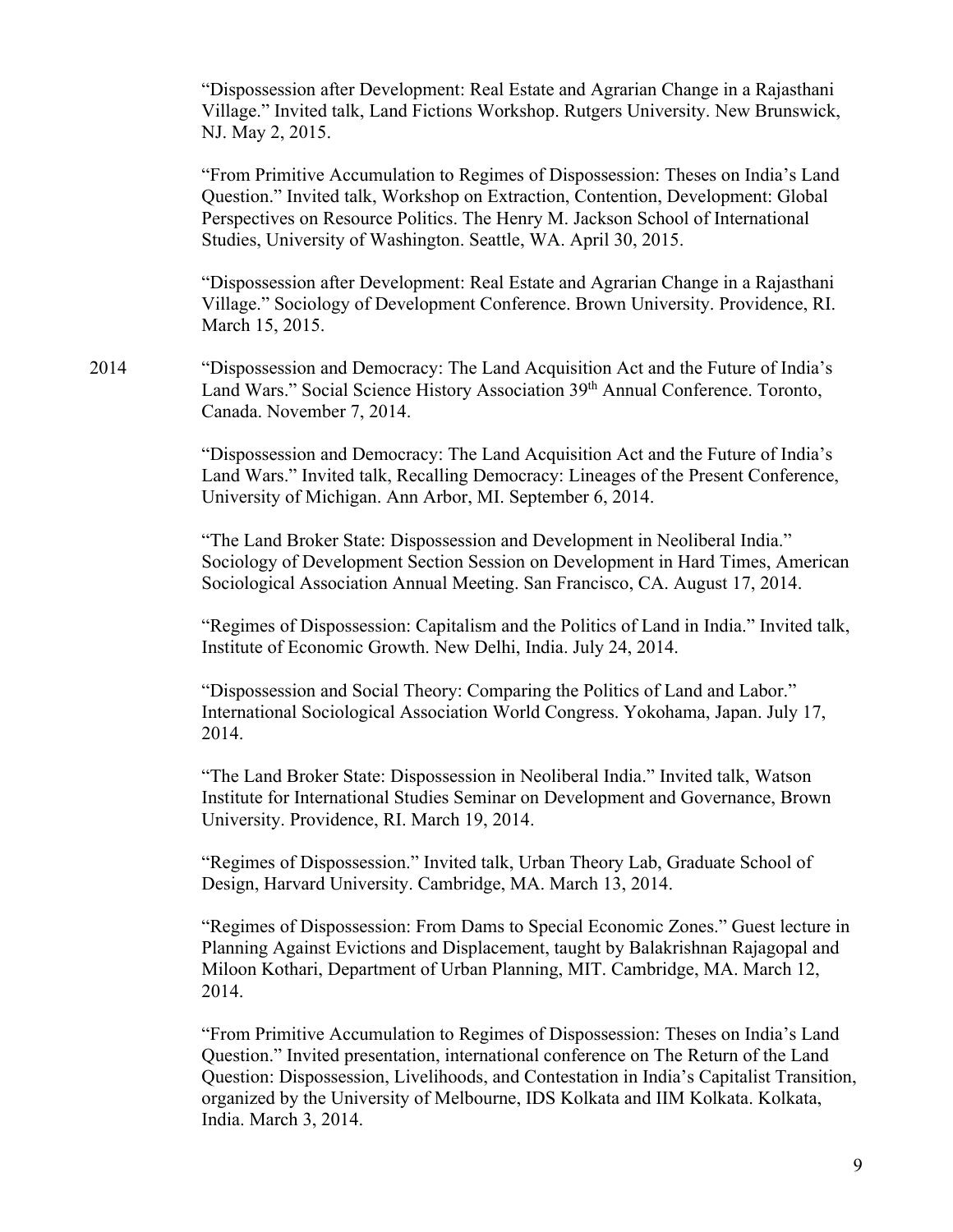"Regimes of Dispossession: From Steel Towns to Special Economic Zones." Invited presentation, Zonal Logics of Modernity Workshop, New York University and the New School for Social Research. New York, NY. February 22, 2014. 2013 "Regimes of Dispossession and the Politics of India's Special Economic Zones." Invited talk, University of Zurich (University Research Priority Program on Europe and Asia) Conference on Traveling Norms and the Politics of Contention. Zurich, Switzerland. October 25, 2013. "Gender and Dispossession." Invited presentation, UN Women Concepts and Methods Workshop for the *World Survey on the Role of Women in Development 2014.* United Nations. New York, NY. September 17, 2013. "Dispossession, Development, and Resistance: From Dams to Special Economic Zones." Political Sociology Regular Session, American Sociological Association Annual Meeting. New York, NY. August 13, 2013. "The Politics of Dispossession: Comparing Land and Labor Struggles." Power and Justice Mini-Conference, American Sociological Association Annual Meeting. August 9, 2013. New York, NY. 2012 "Dispossession and Development: From Dams to Special Economic Zones." Johns Hopkins University, Department of Sociology. Baltimore, MD. November 14, 2012. "Dispossession and Development: From Dams to Special Economic Zones." Binghamton University, Department of Sociology. Binghamton, NY. November 16, 2012. "Dispossession and Development: From Dams to Special Economic Zones." London School of Economics, Department of International Development. London, UK. November 21, 2012. "Social Capital as Obstacle to Development: Brokering Networks, Norms and Trust in Rural India." Development Sociology Regular Session, American Sociological Association Annual Meeting. Denver, CO. August 20, 2012. "The Land Broker State and the Politics of Dispossession: Connecting the Urban and Rural?" The 21<sup>st</sup> Century Indian City Conference, University of California-Berkeley. Berkeley, CA. April 28, 2012. "The Politics of Dispossession: Understanding India's Land Wars." Yale Modern South Asia Workshop. New Haven, CT. April 7, 2012. "The Politics of Dispossession: Understanding India's Land Wars." University of California-Berkeley, Center for South Asia Studies. Berkeley, CA. April 19, 2012. "The Politics of Dispossession: Understanding India's Land Wars." Political Economy of the World System Roundtable, American Sociological Association Annual Meeting. Denver, CO. August 20, 2012.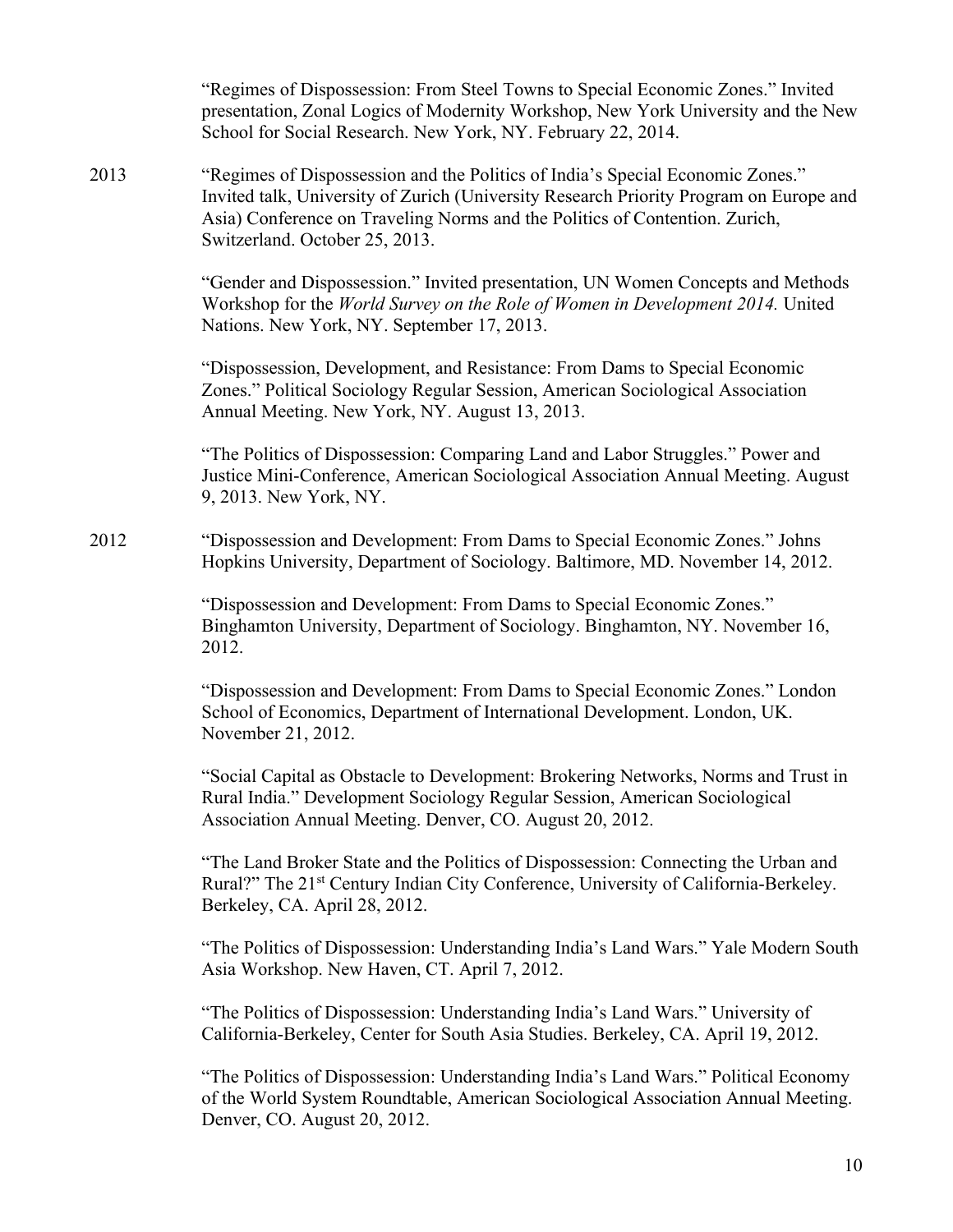|      | "The Politics of Dispossession: Understanding India's Land Wars." Global Land<br>Grabbing Conference II, Cornell University. Ithaca, NY. October 17, 2012.                                                                                           |
|------|------------------------------------------------------------------------------------------------------------------------------------------------------------------------------------------------------------------------------------------------------|
| 2011 | "The Land Broker State and the Politics of Dispossession in India." Society for the<br>Advancement of Socio-Economics Annual Conference. Madrid, Spain. June 25, 2011.                                                                               |
|      | "The Land Broker State and the Politics of Dispossession in India." States of<br>Emergency: A Conference in Honor of Peter Evans. University of California-Berkeley.<br>Berkeley, CA. May 6, 2011.                                                   |
|      | "The Land Question: Special Economic Zones and Accumulation by Dispossession in<br>India." International Conference on Global Land Grabbing, Institute of Development<br>Studies, University of Sussex. Brighton, UK. April 7, 2011.                 |
|      | "The Land Broker State and the Politics of Dispossession in India." Regular Session on<br>Globalization, American Sociological Association Annual Meeting. Las Vegas, NV.<br>August 21, 2011.                                                        |
|      | "The Land Question: Special Economic Zones and Accumulation by Dispossession in<br>India." Invited talk, University of East London, Department of International<br>Development. October 4, 2011. London, UK.                                         |
|      | "From Bighas to Square Metres: Special Economic Zones and the Production of Rural<br>Real Estate." 40 <sup>th</sup> Annual Conference on South Asia, University of Wisconsin-Madison.<br>Madison, WI. October 22, 2011.                              |
| 2008 | "Sangarsh and Nirman: Alternative Development in India's Narmada Valley." Real<br>Utopias Graduate Student Conference, University of Wisconsin-Madison. Madison, WI.<br>May 2008.                                                                    |
|      | "A Second Double Movement? Polanyian Insights on Global Responses to<br>Neoliberalism" (with Marcel Paret). Society for the Advancement of Socio-Economics<br>Annual Conference. San Jose, Costa Rica. July 21-23, 2008.                             |
| 2007 | "Contemporary Counter-movements against Neoliberal Globalization: Polanyi and<br>India's National Alliance of People's Movements." Berkeley Journal of Sociology<br>Annual Conference: "Globalization and Social Change." Berkeley, CA. March, 2007. |
| 2006 | "Our Rule in Our Villages': Alternative Development in the Narmada Valley." Second<br>Annual Brown University Interdisciplinary Graduate Student Conference: "Space as a<br>Category of Analysis: New Perspectives." Providence, RI. April 7, 2006.  |
|      |                                                                                                                                                                                                                                                      |

### **TEACHING EXPERIENCE**

## *Undergraduate*

Issues in International Development (230.150) Social Theory (230.213) Climate Change and Society (230.348) Sociology of Dispossession (230.363)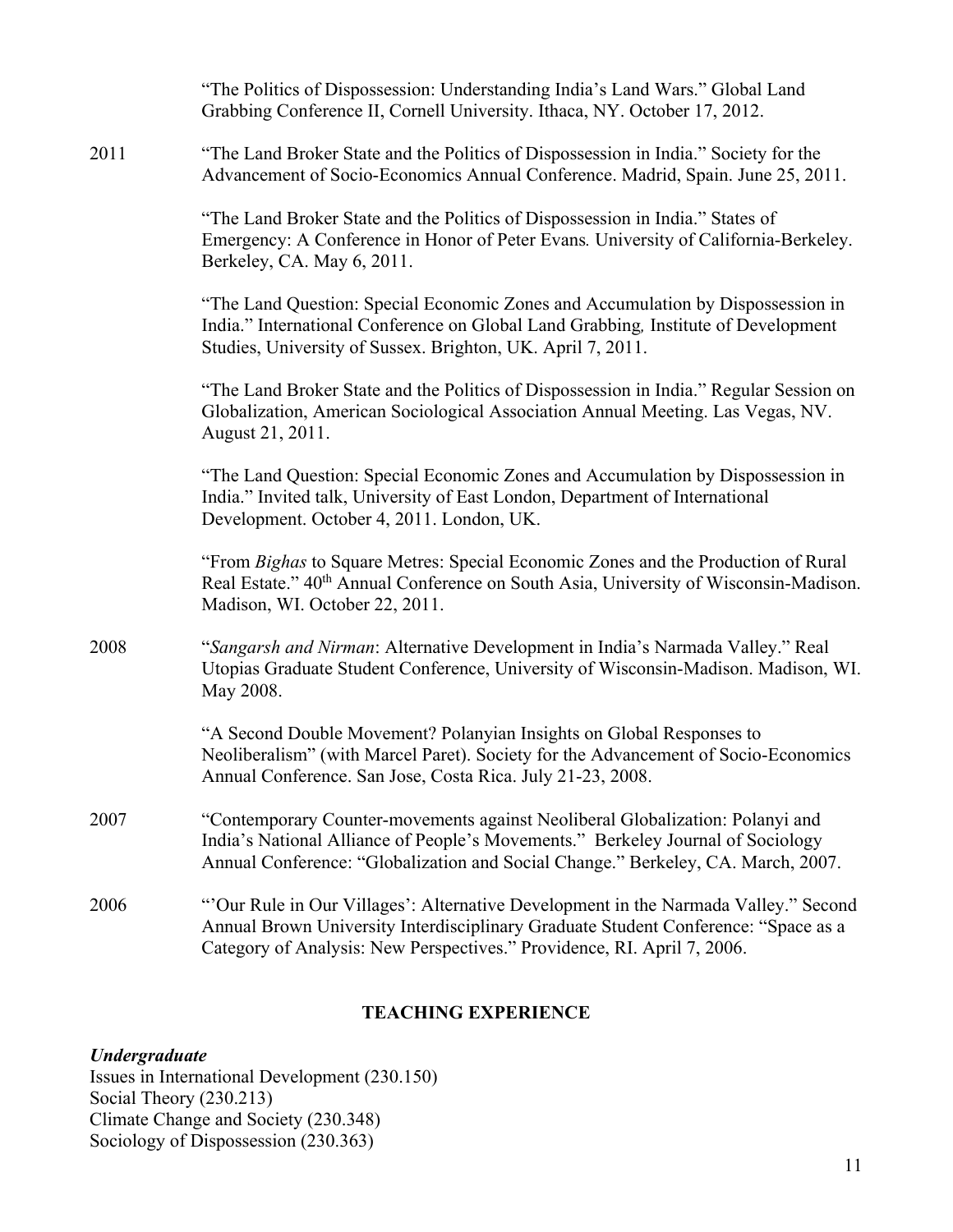Undergraduate Research Seminar (230.379) Theories of International Development (230.391) Contemporary Social Theory (230.395)

#### *Graduate*

Theories of Society (230.601) Contemporary Social Theory (230.602) Agrarian Change (230.647) Qualitative Methods (230.649)

#### **GRADUATE ADVISEES**

Samantha Agarwal (Seventh Year, ABD) Rishi Awatramani (Sixth Year, ABD) Ahmed Mori (First year)

#### **ACADEMIC SERVICE**

#### *Department*

| $2021 -$  | Chair, Curriculum Committee                                                     |
|-----------|---------------------------------------------------------------------------------|
| 2020      | Chair, Diversity Committee (Fall)                                               |
| 2017      | Member of Search Committee, Assistant Professor of Sociology and Latin American |
|           | Studies position                                                                |
| 2016-2018 | Member of Graduate Student Job Market Committee                                 |
| 2015      | Member of Graduate Admissions Committee                                         |
| 2014-15   | Member of Speakers Committee                                                    |
| 2014      | Member of Graduate Admissions Committee                                         |
| 2013      | Member of Undergraduate Committee                                               |
|           |                                                                                 |

### *University*

| 2018    | Faculty Spotlight Presentation, JHU Admissions Open House Weekend |
|---------|-------------------------------------------------------------------|
| $2016-$ | Board Member of International Studies Program                     |

## *Discipline*/*Academy*

| $2020 -$ | Associate Editor for South Asia, Journal of Peasant Studies                       |
|----------|-----------------------------------------------------------------------------------|
| 2020     | Reviewer, European Science Foundation                                             |
| 2020     | Regular Session Organizer and Presider, Development, American Sociological        |
|          | Association                                                                       |
| 2019     | External Dissertation Examiner, University of Oxford, Department of International |
|          | Development                                                                       |
| 2018     | Reviewer, National Science Foundation (Sociology)                                 |
| 2018     | Awards Committee, Faculty Article Award, Sociology of Development Section,        |
|          | American Sociological Association                                                 |
| 2018     | Reviewer, International Dissertation Research Fellowship, Social Science Research |
|          | Council                                                                           |
| 2018     | Awards Committee, Graduate Student Paper Award, Eastern Sociological Society      |